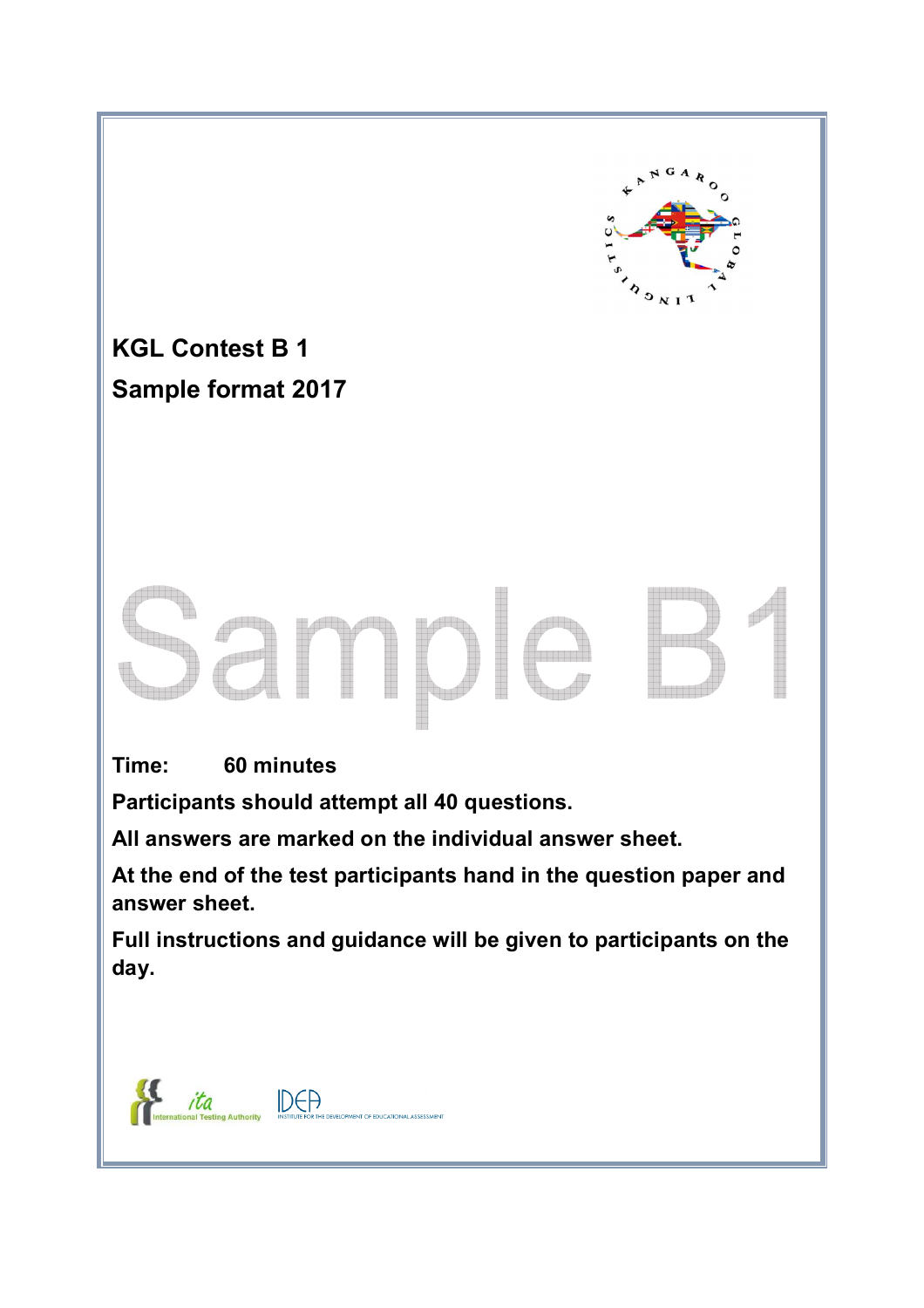# **▪ Part 1 ▪**

**Questions 1 – 5** Read the text below and answer the questions **1 - 5.** Mark the answers **a**, **b**, **c** or **d** on your answer sheet

# **The Magic of the Rainforest**

# **Rainforest Facts**

- Rainforests produce about 40% of the world's oxygen.
- About 25% of all medicines come from rainforest plants.

• Thousands of plants in the rainforest are used to cure disease.



Rainforests are the forests that get a high amount of rainfall.

You can find rainforests in many countries, not just in South America. They can be found in Alaska and Canada, as well as Asia, Africa and Latin America.

The Amazon rainforest is the largest tropical rainforest in the world. Many kinds of animals including snakes,

frogs, birds as well as insects are found in tropical rainforests.

Every second a piece of the rainforest disappears. In fact if you think of a football field and imagine that every day 86,000 football fields of rainforest disappear then this is the same as 30 million football fields of rainforest each year.

There were around 10 million square kilometers of rainforest in the beginning, but today there are only about 5 million square kilometers left.

- **1.** Rainforests usually get \_\_\_\_\_\_\_\_ rain than other areas of the world
	- **a)** fewer **b)** less **c)** more **d)** most
- **2.** The size of the rainforests today is the original size **a)** double **b)** triple **c)** bigger than **d)** smaller than
- **3** You cannot find rainforests in **a)** Europe **b)** Asia **c)** Latin America **d)** Alaska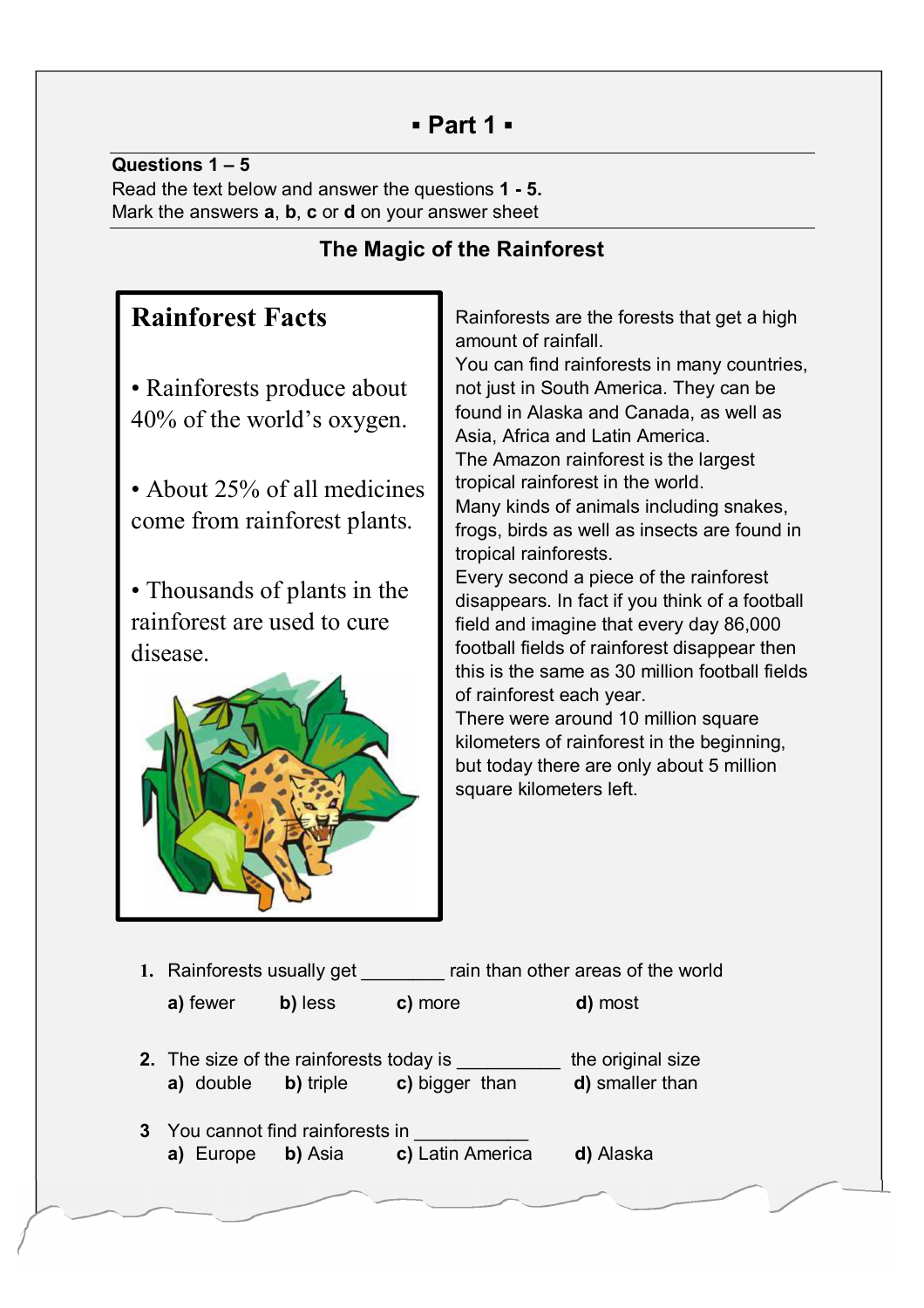# **▪ Part 2 ▪**

#### **Questions 6 – 15**

Complete the exchanges **6 – 15** Mark the answers **a**, **b** or **c** on your answer sheet.

#### **6 Have you ever received a present you really hated?**

- **a)** I hated it too
- **b)** More than once
- **c)** More often instead of you

#### **7 Does it look too big on me?**

- **a)** Yes, I like it
- **b)** It looks like it was made for you
- **c)** No, it looks like you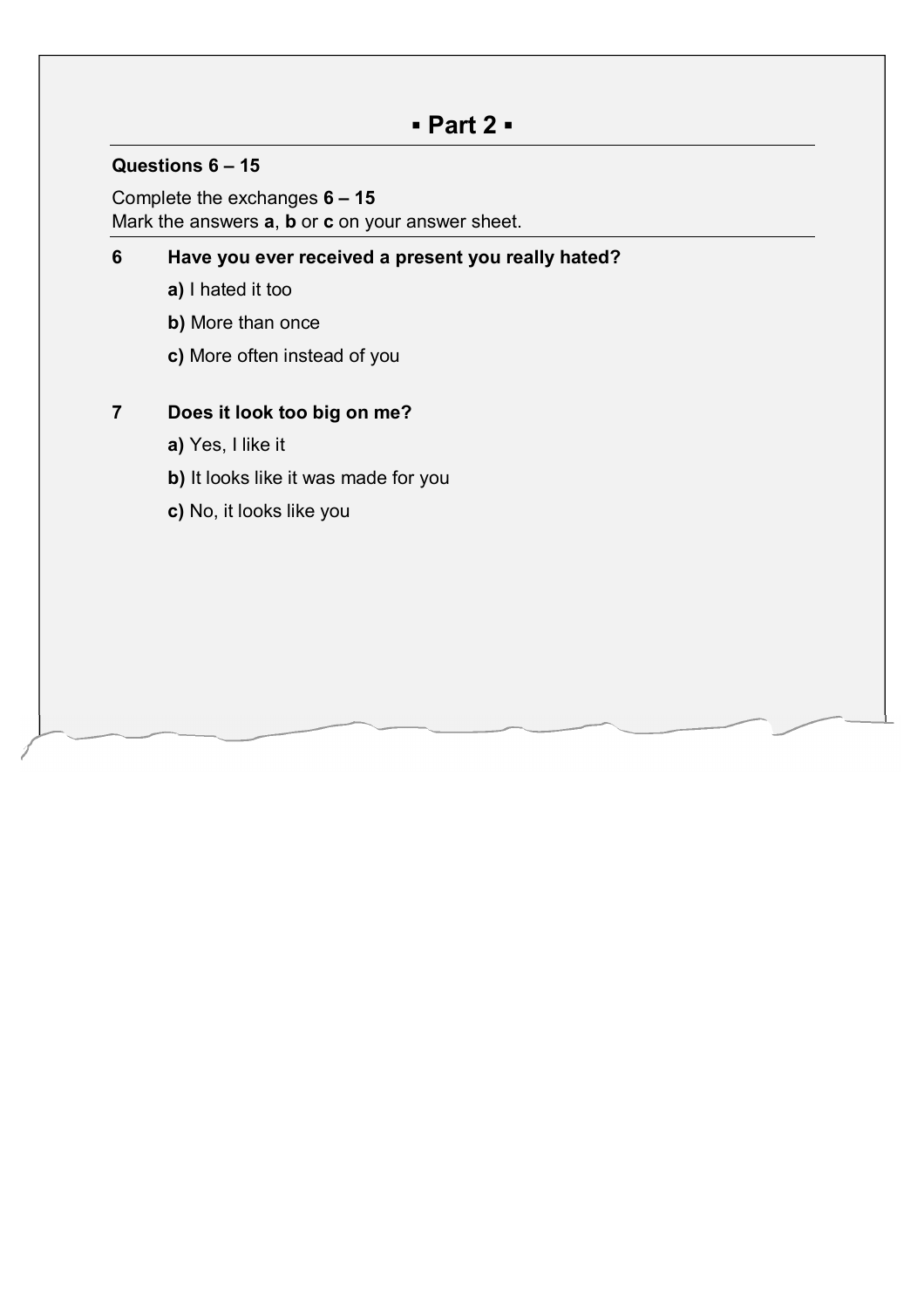# **▪ Part 3 ▪**

#### **Questions 16 - 20**

Mark, Doris and Ann went to the see the *'lost village'* yesterday. Read what they say about the film and answer questions **16 - 20** Mark the answers on your answer sheet.



## **The Lost Village**

#### **Mark**

I was expecting the film to be funny and I wasn't disappointed. I think the best part for me was when they couldn't find the village because they were standing in it. It reminded me of the time I couldn't find my glasses because I was wearing them. Would I go again to see it? Well that depends, I suppose. I would take my younger sister to see it if she wanted to.

#### **Doris**

I don't know what I was expecting but I was really disappointed. I never laughed once and thought the whole film was a waste of time. I can't understand why they were looking for a village which they thought they had lost but they were in the village all the time. Just silly. Would I go again? I would prefer to go to the dentist than watch that film again!

#### **Ann**

l,

I can't agree with Mark completely and I can't really agree with Doris either. I felt the film would be more suitable for young children and not for teenagers. I did laugh a little during the film but not as much as Mark. Would I go again? I would recommend it to younger ages but I would probably not be interested in seeing it again.

#### **16 Who thinks the film was not suitable for their age group?**

- **a)** Mark
- **b)** Doris
- **c)** Ann

#### **17 What is true about Mark?**

- **a)** He thought the film was funny because he remembered something from the past.
- **b)** He would probably watch the film again if he had a reason to.
- **c)** The film was a disappointment.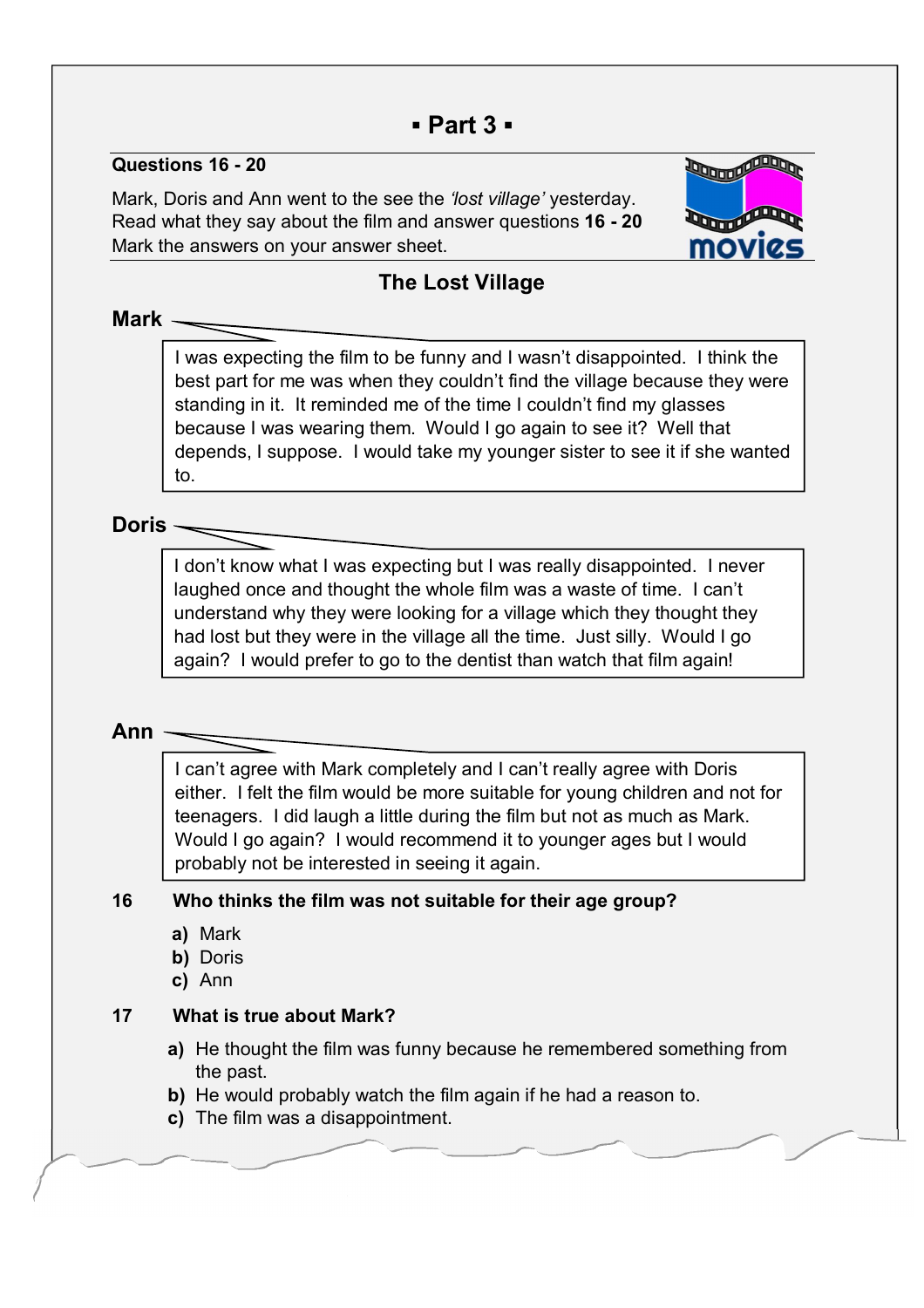### **▪ Part 4 ▪**

#### **Questions 21 – 25**

Read the text below. For questions **21 - 25** choose the best answer **a, b, c** or **d** for each space. Mark the answers on your answer sheet.



#### **It Must Be Magic**

A magician is someone………. **(1)** entertains an audience by performing magic tricks. These tricks seem…….. **(2)** or supernatural to the audience. The magician learns these magic tricks by practicing them over and….. **(3)** again and sometimes taking hundreds of hours to perfect. A magician can …… **(4)** work by performing at restaurants, birthday parties, special events and weddings. If the magician is very skilled he can also be asked to perform in theatres or clubs and …..**(5)** on television. If you want to become a magician then the best way is to watch videos with magicians doing tricks and read books. Today, there are no schools teaching you how to become a magician.

| 21 | a) he                                | b) who | c) this  | d) can       |
|----|--------------------------------------|--------|----------|--------------|
| 22 | <b>a)</b> impossible <b>b)</b> funny |        | c) quick | d) difficult |
|    |                                      |        |          |              |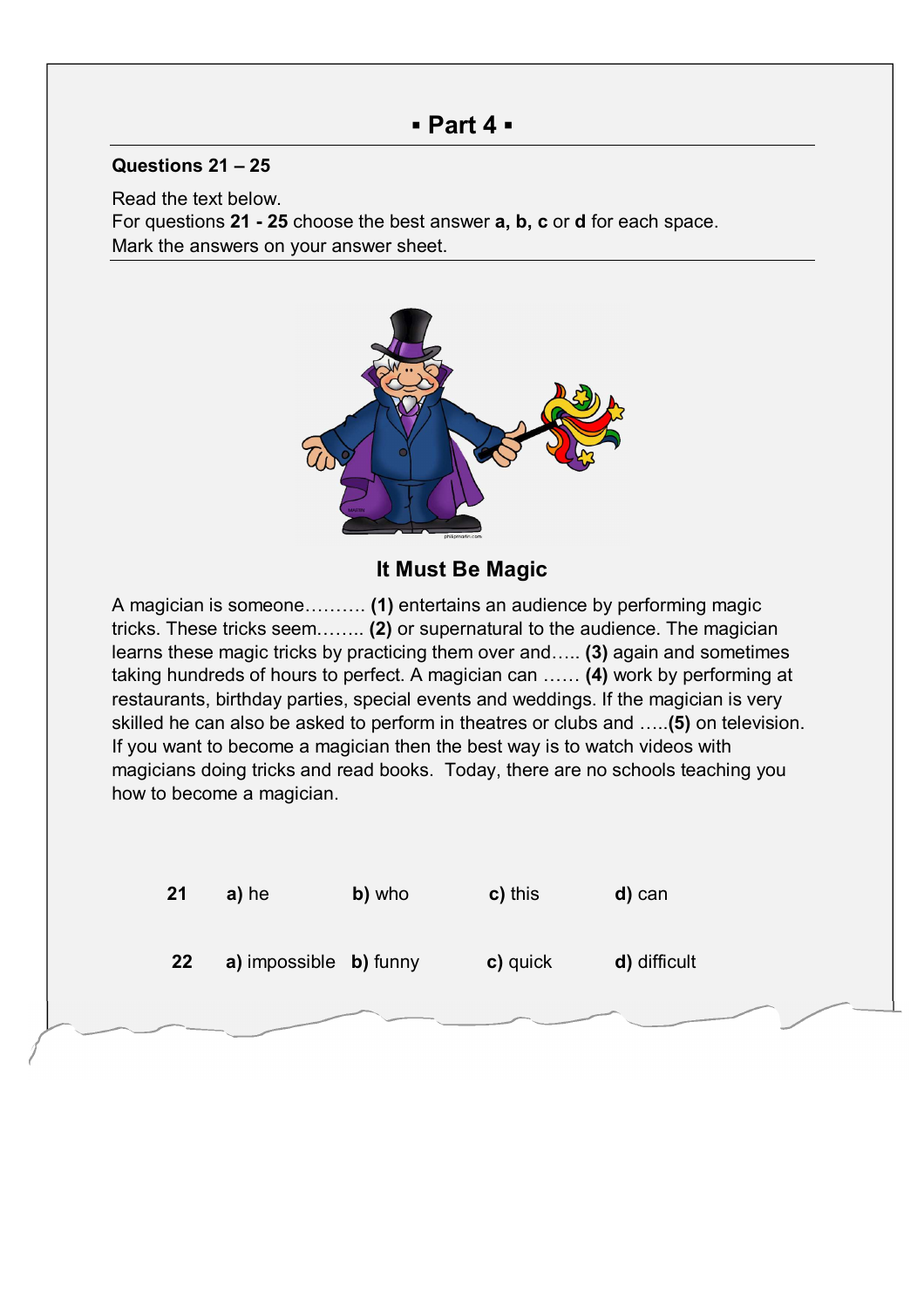# **▪ Part 5 ▪**

Questions **26 – 35** For questions **26 – 35** choose the best answer **a, b, c** or **d** Mark the answers on your answer sheet.

# **From Tea Seller to Prime Minister 26** Narenda Modi was …… **(26)** on 17 September 1950 in a small town in India. **a)** born **b)** birthday **c)** birth d) invited **27** As a child, Modi ……. **(27)** his father sell tea at the local train station. **a)** asked **b)** used **c)** helped d) like